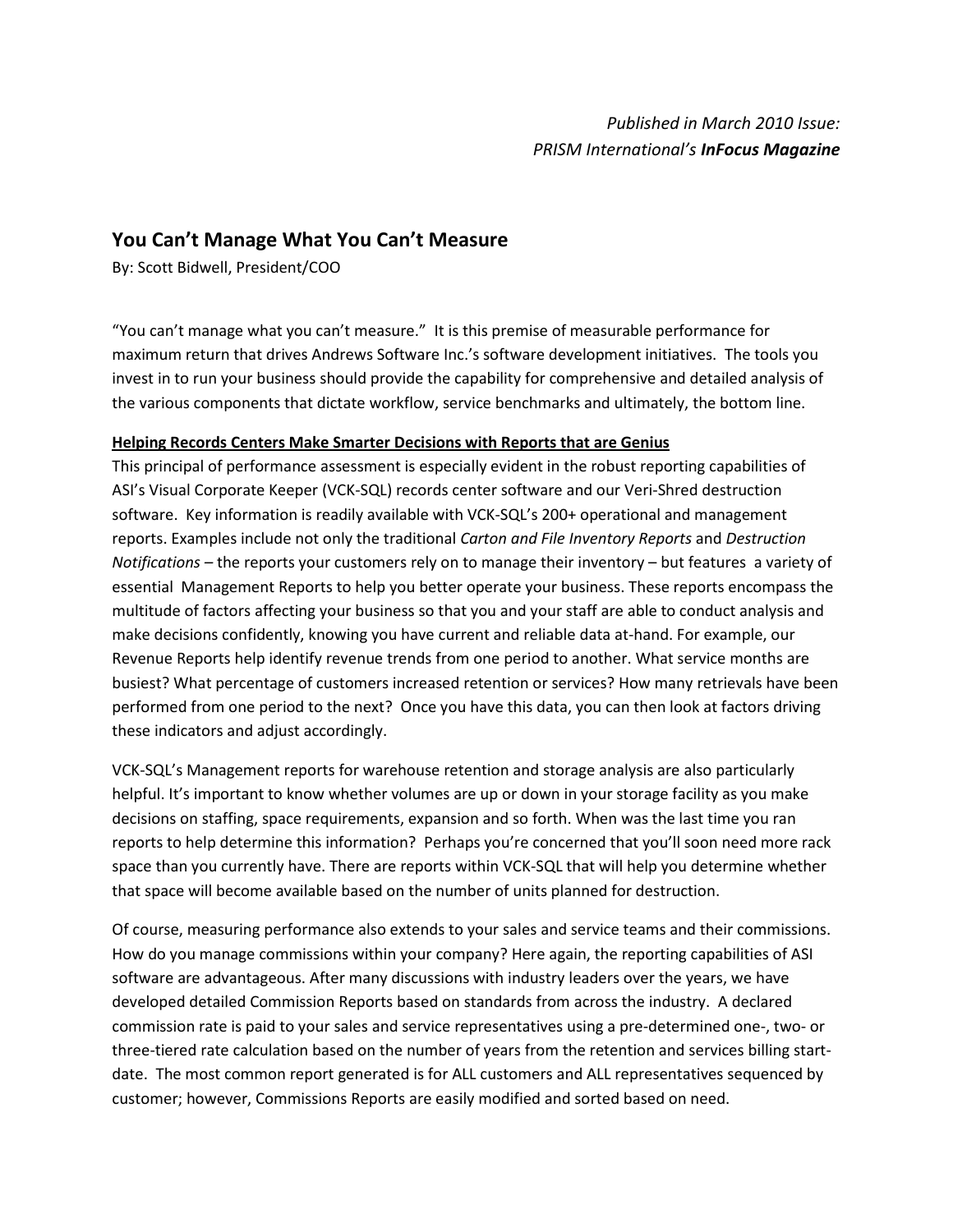## **Offering Shredding Operations Analytics that Tip the Scales**

Another prominent offering in the ASI software arsenal is Veri-Shred. With Veri-Shred, shredding operators have access to the most comprehensive catalog of Management Reports available in the industry to accurately track bin inventory, activity, and bin capacities including the ability to print onsite destruction certificates , and much more. Use the *Bin Placement Average Usage Summary* to determine customer bin usage and whether service schedules should be modified or additional containers placed to accommodate over-utilized bins. Analyze bin inventory using the *Current Inventory Report* to determine what percentage of bin inventory is in service and what percentage of business each customer represents. These are just two of the many Management Reports that are available.

Veri-Shred's Management Console is another extremely useful feature that allows administrators to conduct operational assessments as needed. For example, service schedules can be flagged, alerting staff of soon-to expire contracts. This in turn, alerts your salesperson that this client should be contacted regarding contract renewal. This is just one example of how the Management Console's monitoring capabilities directly drive actions that positively impact your business.

There are a variety of additional methods Veri-Shred users are equipped with to quickly and accurately measure performance including: dynamic routing; on-demand bin inventory; and an intuitive calendar that displays meters for each day, which fill and change color as route thresholds are approached. This feature enables adjustments by truck and/or route to be made quickly. To address the environmentally conscious, Veri-Shred also generates Environmental Recycling Letters and Reports, providing an excellent way to connect with customers to enhance client relationships, but more importantly, to demonstrate, as a result of your service, the positive impact shredding has on the planet.

### **Putting Superior Service In-Hand with Mobile Applications**

This brings us to another key area ASI dedicates its attention toward when enhancing and adding to its suite of software solutions – that is, staying abreast of technological improvements and incorporating this technology to the benefit of the user. This is particularly evident in its mobile scanning and the realtime data management capabilities afforded by its hand-held data devices such as Veri-Shred's Mobile Scanning, which streamlines business processes to maximize service and ensure accountability. Service orders pre-loaded into the mobile scanning device provide critical client information and proof of service at the client site by capturing driver activities while on the road. Activities include bins requiring service and their locations, whether it is per lbs or per tip, bin volume level at time of service and much more. Signature capture and onsite printing of destruction certificates via Bluetooth communication rounds out this easy to use, yet powerful customer service tool.

Expanding its powerful mobile app capability to the records center is on the ASI "to do" list in 2010, which will complement the mobile scanning capabilities already in place with VCK-SQL via its work order automation. By introducing "real-time" scanning, VCK-SQL will further streamline service and strengthen the audit trail for your customer's vital information. Just as important to note is that the data gathered via ASI's mobile applications is able to be used by other departments to better serve clients, generate higher productivity, revenue, etc.